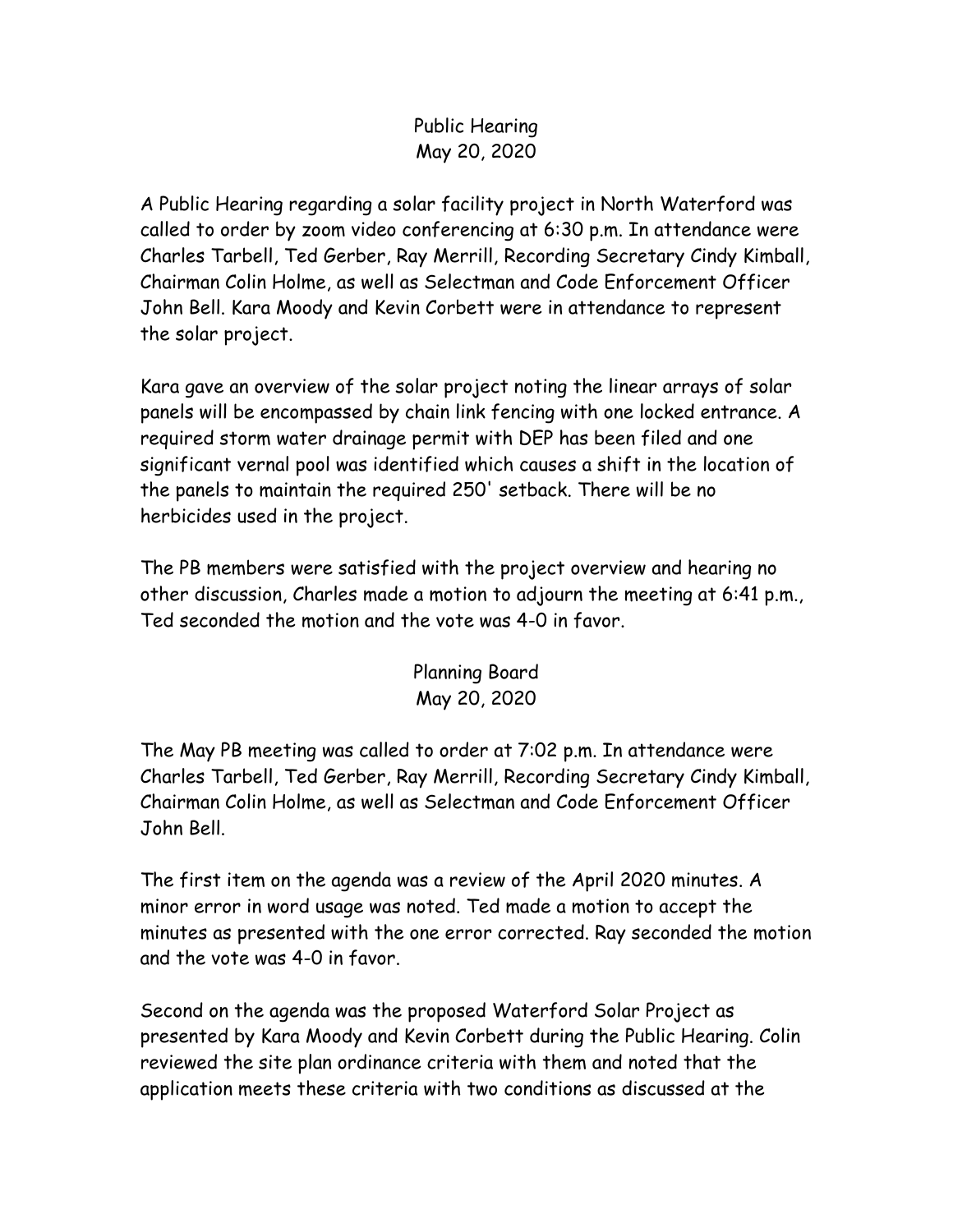April meeting, one being no use of herbicides in the project, and two a decommissioning bond be posted at the start of the project. Both are included in the application's addendum. Verbal approval was made through the zoom meeting with Charles making a motion to accept the application with the two conditions above, Ray seconded the motion and the vote was 4- 0 in favor. Charles will work up the Findings of Fact and Conclusions of Law and will circulate them for signatures by the PB members.

Next on the agenda was Eric Bracisca who joined the zoom meeting by phone. He reviewed his application to run a wedding venue on Passaconaway Road, noting there will be no new areas being developed, signage has been ordered and it meets the size requirements, abutters letters were mailed out return receipt requested 3 weeks prior and he has received receipts, the property survey has been completed and the deed provided. Colin reviewed the general standards with him. John Bell reminded Eric he will need to acquire a liquor license by filling out an application found at the Maine state's web site and provide that to the Selectmen. He will also need to pay the permit fee of \$85. Ray made a motion to accept the application for the wedding venue provided he pay the required permit fee and provide a liquor license application to the Selectmen. Charles seconded the motion and the vote was 4-0 in favor.

The fourth item on the agenda was Nick Archer with an application to build steps off the deck on the non-lake side of his property. The steps will be 52 square feet which was well under the 30% threshold and the phosphorous requirement was waived. Charles made a motion to accept the application as presented. Ray seconded the motion and the vote was 4-0 in favor.

The next item on the agenda was a home occupation request from Fran Tower to do bookkeeping out of her home. Colin reviewed the applicable standards with her. The Planning Board determined that her work would qualify as a home occupation and that she had met the Board consultation requirement.

The sixth item on the agenda was Alfred Iannaco who, with a business partner, has purchased an apartment building in North Waterford. He would like to begin renovating the apartments and also begin growing of marijuana in the barn on site but questioned how he can begin when the property is in